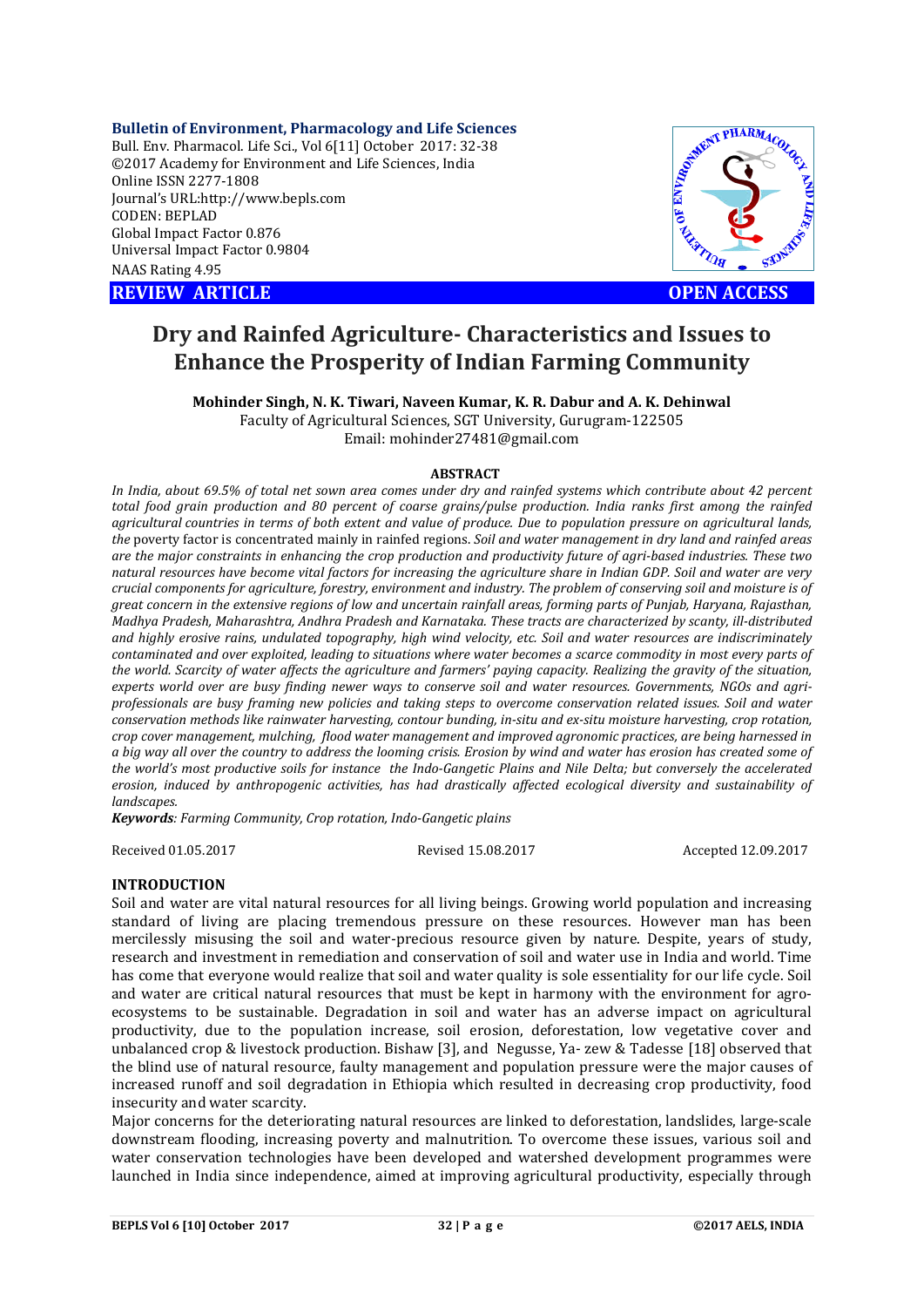soil and water conservation interventions. In Haryana, large quantity of water (1600 mm) is required to grow flooded rice. However, the actual amount of water applied by farmers is much higher than the requirement, especially where rice is grown on light-textured soils in the Indo-Gangatic Plains (IGP). Ground-water contributes 60%–65% of the total irrigation requirement; while the remaining 35%–40% is met through canals. The excess demand for water is being met through over-exploitation of groundwater, leading to falling water-tables. Thus, five decades of rice-wheat cropping system has caused considerable depletion of water resources in this IGP region. About 95%–98% of the area under ricewheat cropping system in Haryana is irrigated. Damene, Tamene, and Vlek [5] reported that the inappropriate agricultural practices have led to severe land degradation and increased vulnerability of climate change. Reduction in soil organic carbon (SOC) concentration and water holding capacity was also reported by Mengistu *et al*., [14] and Damene *et al*., [5].

Human survival is assured only when soil and water will be sustained. This review integrated and highlights the different soil and water conservation practices, strategies and interventions for dry and rainfed regions to increase productivity, while maintaining soil health and water quality for bringing socioeconomic changes to different parts of India.

# **Characteristics, Issues and Importance of dry and rainfed agriculture**

In India most of the dry and rainfed areas are resource constrained, eroded and dry. In dry areas, the farming is a survival mechanism rather than a growth oriented activity. Rainfed agriculture is practiced under a wide variety of soil type, agro-climatic and rainfall conditions. Crops in these regions are prone to the monsoon breaks, variability in rainfall amount, diversity in crop management practice and variability of the soil type. The prolonged moisture stress may can result in partial or complete failure of the crops. In terms of production, drylands account for nearly 80 percent of the output of coarse cereals, 50 percent of maize, 65 percent of chickpea and pigeonpea, 81 percent of groundnut and 88 percent of soyabean production. Half the output of cotton in the country is from the dry districts *[17]*. Existence of its large size and extremely low productivity levels, a unit rise in productivity in these regions is likely to have the great impact on national aggregate crop productivity. According to the present rate of development of irrigation facilities and also water potentiality of the country, it is estimated that 50% of cropped area in India will remain under rainfed farming system. Such vast areas as of now consume hardly 25% of total fertilizer consumption of the country. Due to lack of management, crop productivity is very low resulting in socio–economic backwardness of the area. Dry land farming is different from rainfed farming (Table 1).

| <b>Constituents</b> | Dry land farming                                              | <b>Rainfed farming</b>                     |
|---------------------|---------------------------------------------------------------|--------------------------------------------|
| Rainfall (mm)       | < 750                                                         | >750                                       |
| Moisture            | Shortage                                                      | Enough / Sufficient                        |
| Growing regions     | Arid and Semiarid & up lands of sub humid &<br>humid regions. | Humid<br>and sub<br>humid<br>regions.      |
| Cropping system     | Single crop or intercropping                                  | double<br>Intercropping<br>or<br>cropping. |
| Constraints         | Wind and water erosion                                        | Water erosion.                             |

### **Characteristics of dry land and rainfed agriculture**

Dry land areas may be characterized by the following features:

- *Uncertain, ill-.distributed and limited annual rainfall*
- *Occurrence of extensive climatic hazards like drought, flood etc.*
- *Undulating soil surface*
- *Occurrence of extensive and large holdings*
- *Practice of extensive agriculture i.e. prevalence of mono cropping etc.*
- *Relatively large size of fields*
- *Similarity in types of crops raised by almost all the farmers of a particular region*
- *Very low crop yield*
- *Poor market facility for the produce*
- *Poor economy of the farmers*
- *Poor health of cattle as well as farmers*
- **Key elements of effective combat with perils of dry and rainfed agriculture**
- Capturing and Conservation of Moisture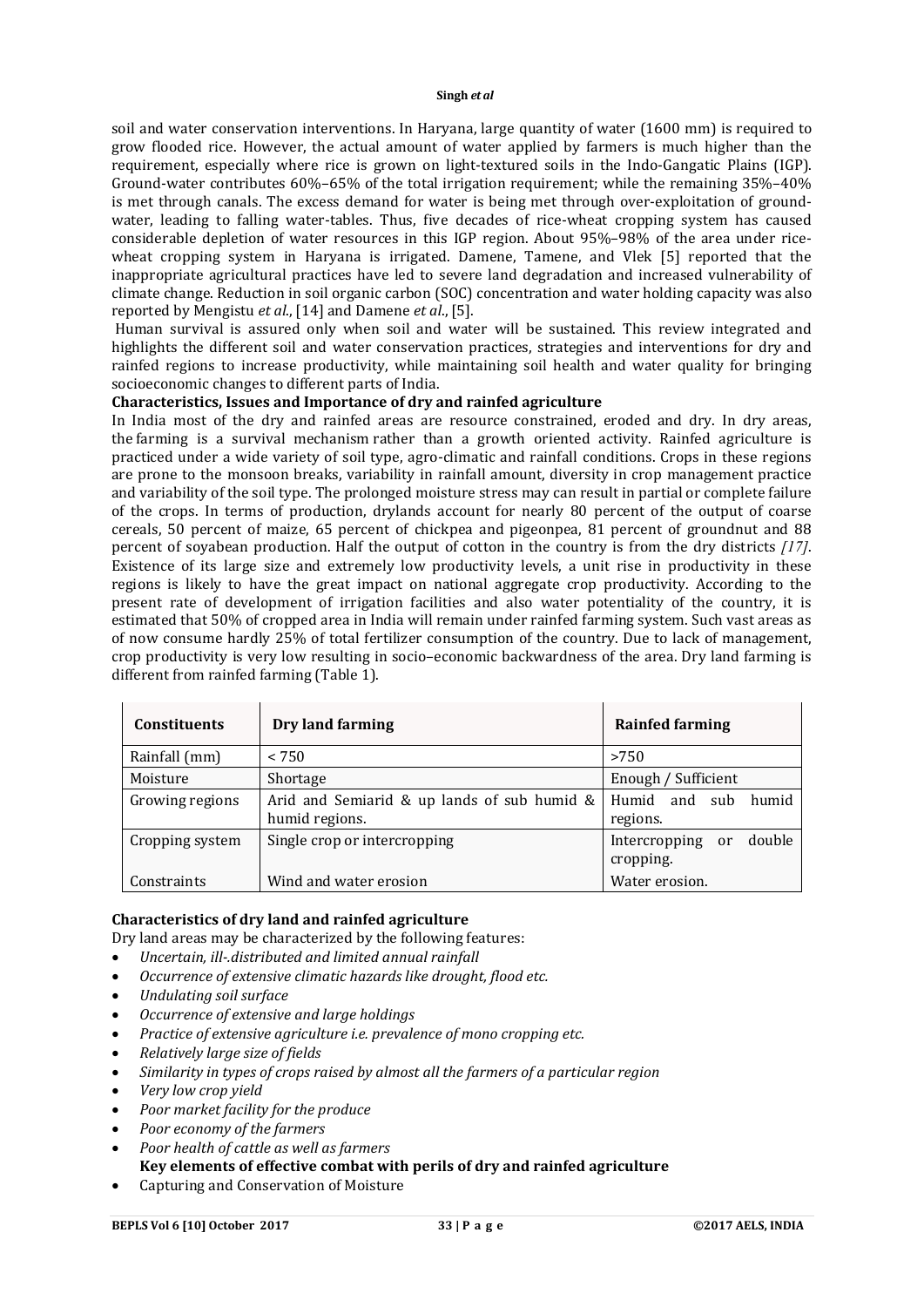- Effective Use of Available Moisture
- Soil Conservation
- Control of Input Costs
- **Problems of dry and rainfed farming in India**
- Moisture stress and uncertain rainfall
- Effective storage of rain water
- Disposal or dry farming products
- Selection or limited crops
- Utilization of preserved moisture
- Quality or the produce

# **Remedial measures**

### **Water harvesting**

Water management systems have been in practiced in India since time immemorial. Preservation and management of water was taken up in a very serious way. Evidence of water harvesting, conservation and management have been found for irrigation and drinking water supply systems in Indus Valley sites by archeologists. Tillage, mulching, contouring, trenching, terracing, waterways, crop planning based on storage moisture capacity of the soils and moisture availability period land use capability classification are the key factor in increased the economical growth of the farming community living in dry and rainfed areas.. Moisture conservation practices helps in increase infiltration and reduce water losses and runoff, Runoff collection and its effective utilization for crops at moisture stress periods. Contingent plans for aberrant weather conditions, moisture stress, drought, excess moisture helped the farmer to modified his plans and saved himself from the risk crop failure. Under arid and semi-arid conditions, crop yields are strongly influenced by rainfall and moisture conservation practices [23]. Conservation tillage is a recent approach with the objective of reduces loss of soil with combination of 30% or greater crop residues on the surface [24].

The no-tillage (zero tillage) be practiced in rice-wheat cropping system for reducing green house gases from rice crop and timely sowing to wheat. In no-tillage system crop is planted directly into the soil without primary or secondary tillage since harvest of the previous crop. No-till is sometimes practiced in combination with sub-soiling to facilitate seeding and early root growth, whereby the surface residue is left virtually undisturbed except for a small slot in the path of the subsoil shank [23]. Tillage methods that provide control of soil erosion by wind include ridges and furrows, roughen clods on the soil surface, bring clod-forming materials to the surface from deep in the profile of sandy soils.

### **Ground water exploitation and falling water tables**

Intensive cultivation leads very high load on ground water which, resulted in deepening of almost double since 1973.. This is the result of an increasing number of submersibles, as the centrifuge pumps are no longer effective in pumping water. NASA (National Aeronautics and Space Administration, Washington, DC, USA) reported that 13–17 km<sup>3</sup> of ground-water is lost permanently every year from the aquifers in the northwestern plains of the Punjab, Haryana, and western Uttar Pradesh Rodell *et al.* [19].

# **Soil health deterioration**

The rice-wheat system is very prevalent in rainfed regions and has resulted in the mining of essential nutrients from the soil, causing to nutrient imbalances Tandon and Sekhon [25]. Continuous monocropping system in the IGP consistently depleted soil organic carbon (SOC) Singh *et al.* [22]. Lower organic carbon (SOC) loss containing soils sustain less biotic flora and fauna in these areas accelerating wind and water Bhattacharyya *et al*. [2].

### **Default crop residues management**

Small portion of the total of rice and wheat straw used in fodder , bedding and thatching and the residue or stubble are mainly burned or rarely incorporated after crop harvest Singh *et al.* [21]. In India, Twenty five per cent of the total crop residues produced by rice wheat cropping system Sarkar *et al.* [20]. Lack of manual labour and increasing use of combine harvesting, disposal of crop residues (especially rice residues) has become a major problem. Burning of rice straw causes excessive heat which kills beneficial micro and macro organisms and toxic gaseous emission threaten the health of both humans and ecosystems.

### **Soil degradation in dry and arid regions**

Crop growth shown signs of stress from the start of their life cycle in dry and rainfed area's due to temporal and spatial variability along with poor soil health. Multi nutritional deficiencies and poor organic matter of eroded soil result in declining trend of productivity in these areas [1]. Wind erosion is very active in dry region of Rajasthan. Dey [6] reported that loss of nutrient, suspension of fine particles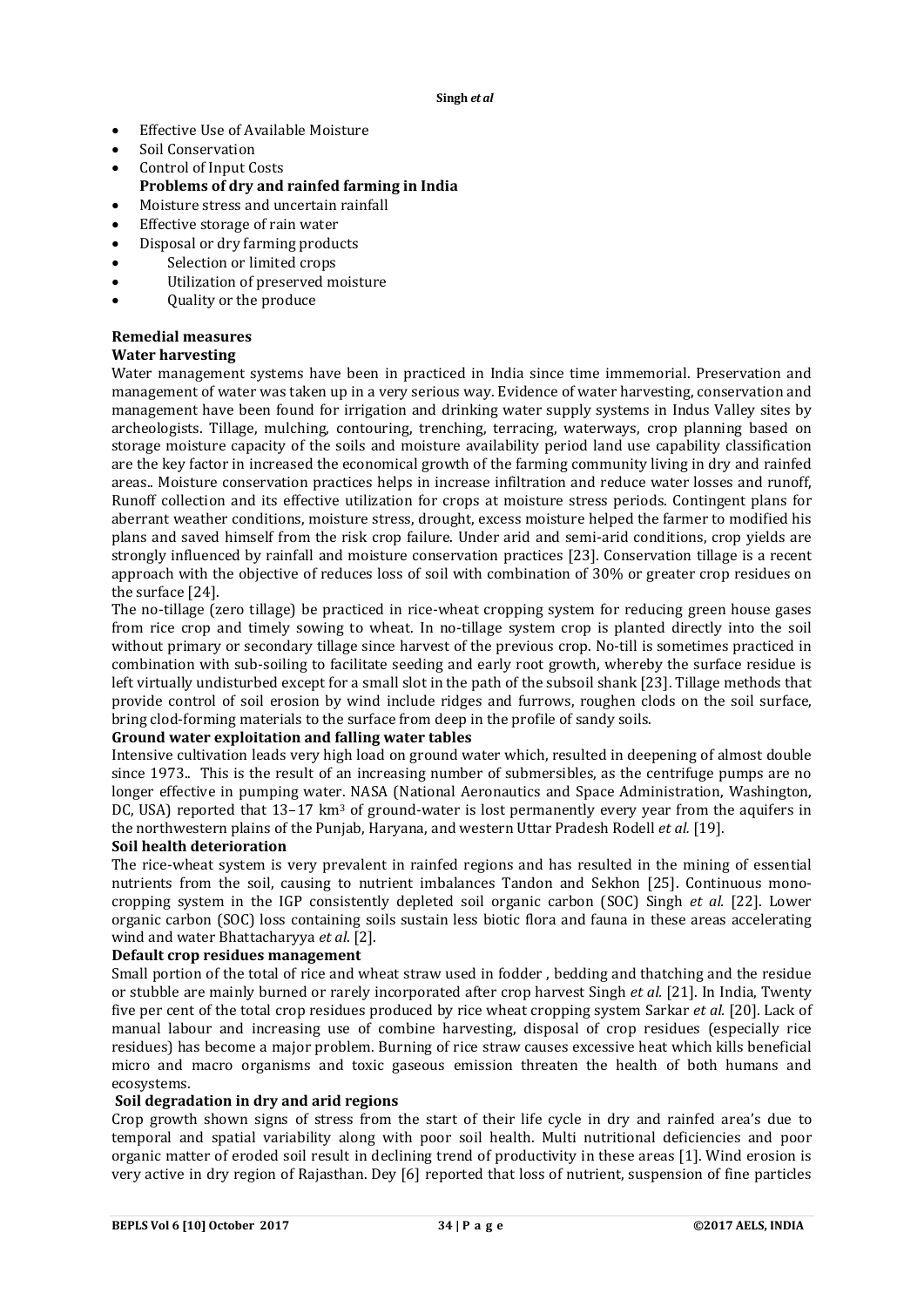and their deposition on railway tracks, roads, residential and commercial establishments. Water scarcity and water logging leads to low plant population, increase incidence of insect, pest and diseases [9].

# **Impact of green revolution in dry and rainfed areas**

In past, the Dry and Rainfed farming system was mainly dependent upon the locally available inputs, crop rotation, mixed cropping which were able to withstand moisture stress. However, in modern times, farmers in these regions started cultivating high value crops and have limited options. Green Revolution was farmed high-yielding varieties, agricultural research framework, incentive structure, price support, input subsidies of wheat and rice, which needed large quantity water and chemical inputs. **Change in the cropping patterns**

To reduce vulnerability to rains, Farming is risky in rainfed and dry areas so grew crops such as pearl millet, sorghum and pulses. These crops are less affected by variations in rainfall. Factors affecting crop production and management under rainfed and dry farming areas – climatic factor, soil factors, plant factors and management factors.

### **Edaphic and climatic variability in dry and rainfed agriculture**

**i) Soils**: - The problematic soils viz. saline, saline sodic land sodic soils do occur in patches in low lying areas. Colour of drought prone areas soil varies from reddish brown to dark gray black. These soils are generally low in organic carbon, available nitrogen, available phosphate and medium to high available potash. Eroded soils also exhibit varying degree of erosion depending on the slope, tillage operations and cropping season. Hence soil and water conservation is a pre - requisite for successful cropping. The soil moisture is always below the moisture at 15 bar (Permanent Wilting Point) which ultimately results in failure of crops in dry land agriculture.

**ii) Climate:** Wether, is part of climate, plays an important role in crop planning in dry farming area. Out of the several elements of weather, rainfall has key position in success of dry farming. South West Monsoon brings approximately 75% of rainfall in dry land areas. Generally, the rainfall amount, intensity is ill distributed. Time to time fluctuations and ill distributions of rainfall makes the Rainfed farming difficult.

**iii) Water availability period: -** Water availability depends on rainfall and potential evaporation. Rainfall exceeds potential evapo-transpiration period provides congenial weather for active crop growth. A break period of less than 15 mm rainfall in consecutive weeks is known as dry spell. Wind velocity more than 18 km/hr leads to higher evapo-transpiration. Evaporation demands are also accelerated with high temperature and low humidity. Maximum temperature exceeds 410 C during late April and early May and minimum temperature is about 14 to 150C generally prevails in the dry and rainfed areas. Under Rainfed farming crop failure are common because of Inadequate and uneven distribution of rainfall.

1. Late on set and early cessation of rainfall.

- 3. Prolonged dry spells during the crop growth period.
- 4. Low moisture retention capacity of soils.
- 5. Low fertility of soils, low humidity, higher temperatures, higher wind velocity.

### **Soil and Water Conservation Strategies**

Conservation can be defined as the management, protection and optimum utilization of natural resources such as soil, water, air, plants, and animals). Soil conservation deals with the preservation of the soil from erosion, texture, nutrients, structure, productivity, fertility and quality [4, 28]. While water conservation ensures the availability of water for the present and future generations, it incorporates all strategies, activities and management techniques for protection and reduction of water. The importance of soil and water conservation in dry and rainfed area is most essential for the continued sustenance and sustainability of India. A number of challenges and problems negatively affect water and soil conservation; these include: erosion, desertification, drought, residue burning, water logging, climate change, pollution etc. [16].The various direct and indirect methods are framed to address the challenges and problems which impacting on soil and water conservation.

Most of these approaches have close connections between the approaches and improving soil and water conservation through construction of structures to reduce run off will reduce soil erosion [8]. These techniques include minimizing evaporation losses, reducing the size of evaporation barren surface, water harvesting, better irrigation scheduling and improved field irrigation practices, varying cropping patterns, usage of anti-transpirants farming in dry and rainfed areas. Modern concepts of soil and water conservation such as no tillage, sustainable land management, minimum tillage and conservation agriculture are more knowledge based [7].Best management practices for soil and water conservation measures are agronomic, biological and physical (mechanical) measures (**Fig. 1)**. Soil and water conservation measures are aimed to harvesting water, reducing soil compaction and to decrease soil erosion.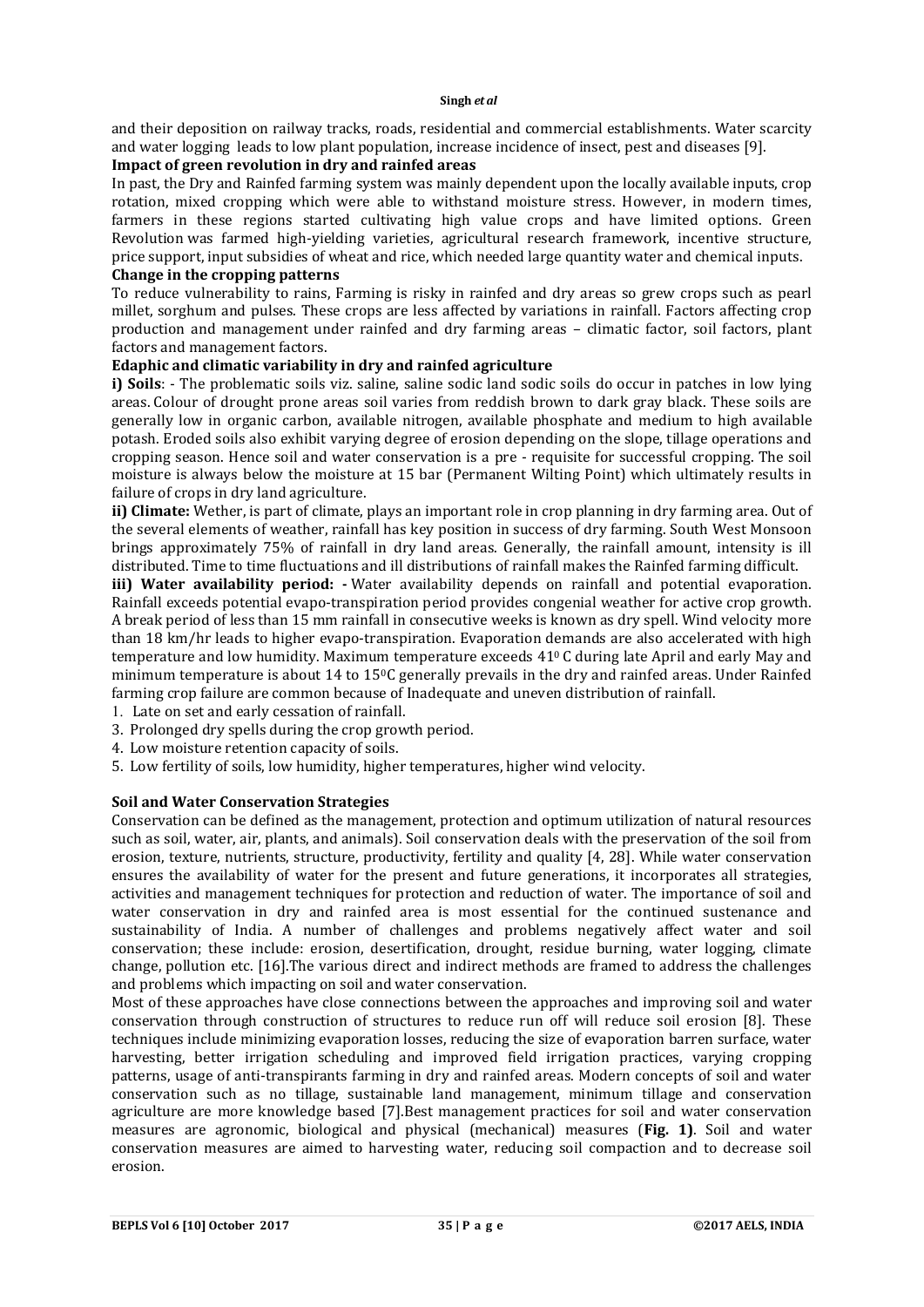| Soil and water conservation measures |                            |                       |  |
|--------------------------------------|----------------------------|-----------------------|--|
| Physical<br>measures                 | <b>Biological measures</b> | Agronomic<br>measures |  |

**Figure 1**: Classification of Soil and Water Conservation Measures

### 1. **Physical (Mechanical) method:**

These techniques involve the construction of physical structures such as contours ditches, planting pits, check dams, dams, earth bund walls, terraces and grassed waterways for water and soil conservation (Fig. 2) to reduce the volume and velocity of surface runoff and increasing the rates of water infiltration into the soil [15, 10].



**Figure 2**: Physical Measures for Soil and Water Conservation

# **1. Biological methods:**

These methods involve the use of vegetation cover for soil and water conservation. Vegetation cover acts to reduce the speed of surface runoff, increase water infiltration into soil, prevent splash erosion and provide cover to soil thereby protecting against erosion (Fig. 3) [15]. Biological methods are very suitable for soil and water conservation due to their cost effectiveness [10].



**Figure 3**: Biological Measures for Soil and Water Conservation

# **2. Agronomic (Best Management Practices) methods:**

Agronomic methods such as contour cultivation, strip cropping, contour ploughing, fallowing, mulching, mixed cropping, inter cropping and agro-forestry for soil and water conservation. These techniques improve soil and water conservation by increasing water infiltration rates into soil, checking surface runoff and to inhibit soil erosion (Fig. 4) [26]. Agronomic methods are difficult to implement as they are more knowledge based and require changes in familiar practices which opposes to physical methods.



## **Figure 4**: Agronomic Measures for Soil and Water Conservation

A lot of attention has been given to soil and water conservation globally. This has resulted in the institution, adoption and implementation of a number of global initiatives targeted towards addressing issues pertaining to soil and water conservation.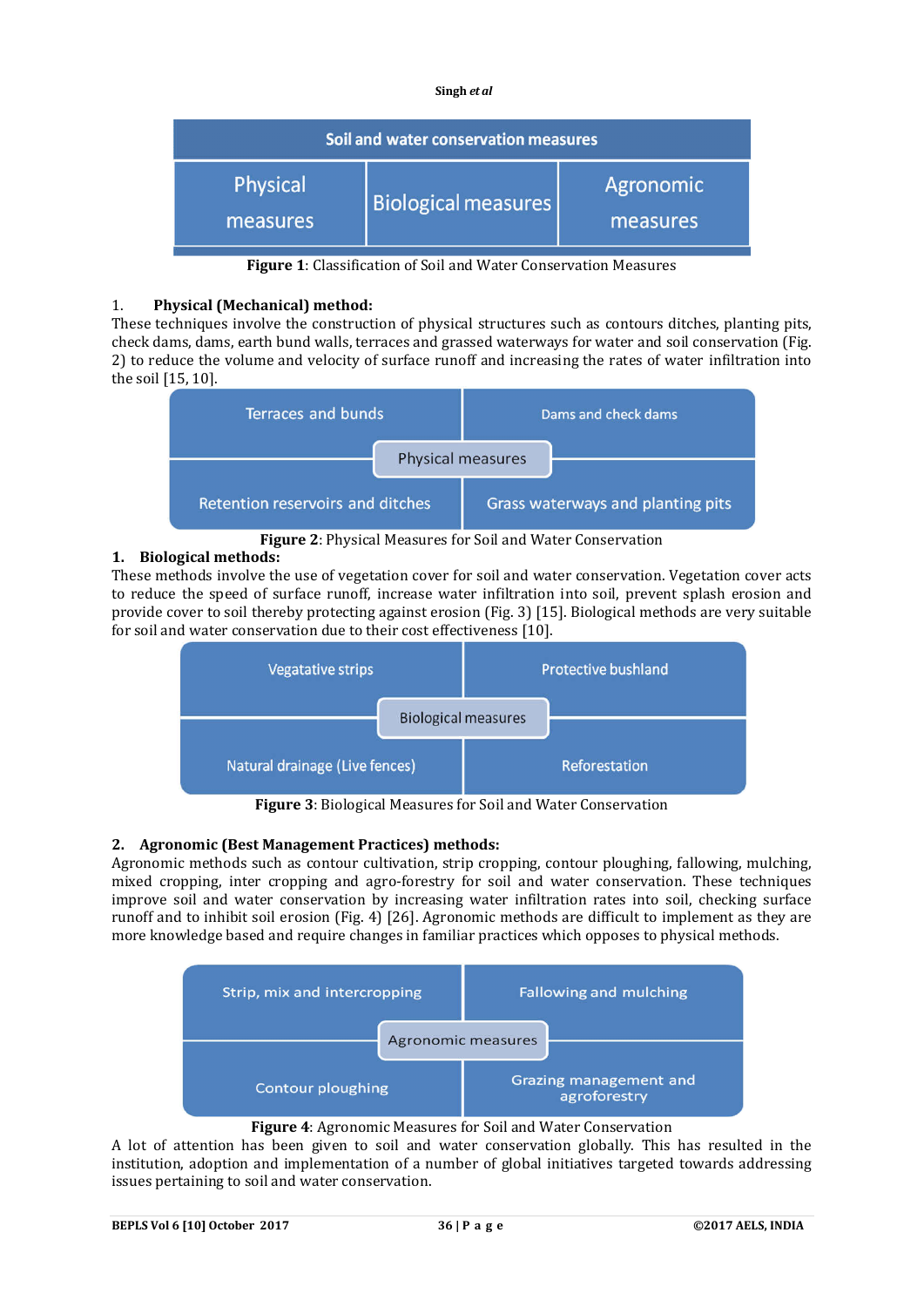## **3. Crop diversification**

Government has prepared a strategy for improving the production and productivity of major crops while conserving and optimizing the scarce groundwater resource and proposed to encourage farmers growing paddy under well irrigation to go for alternative crops for which, as an incentive, seeds have been provided at subsidy. Promoting mixed farming by encouraging horticulture crops, vegetable cultivation, dairying and poultry etc., is another strategy being adopted by the state government to enable crop diversification.

# **4. People participation**

Since it is the man who is primarily responsible for degradation of environment, regeneration and conservation can only seeking participation of the people who inhabit the watershed. The entire watershed community should be involved to implement IWDP (Integrated wasteland development programme) and maintain the assets created to ensure sustainability of waste lands by fuel wood and fodder plantations etc.

### **5. Role of government**

The government should strictly implement the wasteland development programme provide with credit facilities. Every plan has to be assessed to improved productivity of waste lands, increase in water table, reduction in irrigation, and improvement in status of the people. There is a need to develop policies, for sustainable development and management of land and water resources.

### **6. Carbon sequestration**

Optimum levels of SOC can be managed through the adoption of appropriate crop rotations [2], fertility management, using inorganic fertilizers and organic amendments [11, 13] and conservation tillage In rainfall-scarce environments of tropical and sub-tropical regions characterized by arid and semi-arid climates, soils are inherently low in SOC stock, and food security is strongly related to soil quality [23]. Therefore, curtailing depletion and enriching SOC stock are essential to adapting and mitigating climate change, buffering agro-ecosystems in harsh climates against extreme events (drought), and stabilizing agronomic productivity by ensuring some returns even during the bad seasons. However, crop species also play an important role in maintaining quantity and quality of SOC stock despite diverse nature of crop residues with highly variable turnover or residence time in the soil [12].

Dry farming or Dry Land Farming refers to an improved system of cultivation whereby maximum amount of water is conserved by soil and water management. It involves efficient system of soil and crop management in the regions of low land and uneven distributed rainfall.

### **CONCLUSION**

The soil and water conservation are the necessity measures for improving the socio-economic status of dry and rainfed areas. It is pertinent to say that the conservation of our soil and water resources is vital to continued human existence. Finally, global and national efforts aimed at tackling issues pertaining to soil and water conservation were harped on. These instruments are essential if we are serious about conserving our soil and water resources to ensure sustainable development.

### **REFERENCES**

- 1. Ali, M. and Gupta, S. (2012). Carrying capacity of Indian agriculture: Pulse crops. Current science 102(6):874- 881.
- 2. Bhattacharyya, R.; Tuti, M.D.; Kundu, S.; Bisht, J.K.; Bhatt, J.C. (2012). Conservation tillage impacts on soil aggregation and carbon pools in a sandy clay loam soil of the Indian Himalayas. Soil Sci. Soc. Am. J. 76, 617–627.
- 3. Bishaw,B.(2001). Deforestation and Land Degradation in the Ethiopian Highlands: A Strategy for Physical Recovery. Northeast African Studies. Retrieved from 〈https:// muse.jhu.edu /article/ 188323/summary〉.
- 4. CEF. 2017. *Soil Conservation* [online]. [Accessed 11 January 2017].Available from: http://www.conserve-energyfuture.com/methods-of-soil-conservation.php
- 5. Damene, S., Tamene, L., and Vlek, P.L.G. (2013). Performance of exclosure in restoring soil fertility : A case of Gubalafto district in North WelloZone, northern high- lands of Ethiopia. Catena, 101, 136–142. http://dx.doi.org/10.1016/j. catena.2012.10.010.
- 6. Dey, B.N. Reclamation of Sand Dunes and Other Shifting Sand Dunes (2016). Available online: http://www.Indianforester.co.in/index.php/indianforester/article/ view/24255 (accessed on 16 June 2016).
- 7. Dumanski, J., and R. Peiretti. 2013. Modern Concepts of Soil Conservation. International Soil and Water Conservation Research. Vol 1, pp. 19– 23.
- 8. FAO. 2017. *Soil and Water Conservation* [online]. [Accessed 11 January 2017]. Available from: http:/ /www. fao.org/docrep/t0321e/t0321e-10.htm
- 9. Godwa, C.L.L, Srinivasa, S., Gaur, P.M and Saxena, K.B (2013). Enhancing the productivity andproduction of pulses in India. (In) Climate Change and Sustainable Food security, pp 145-159. Shetty, P.K., Ayyapan, S. and